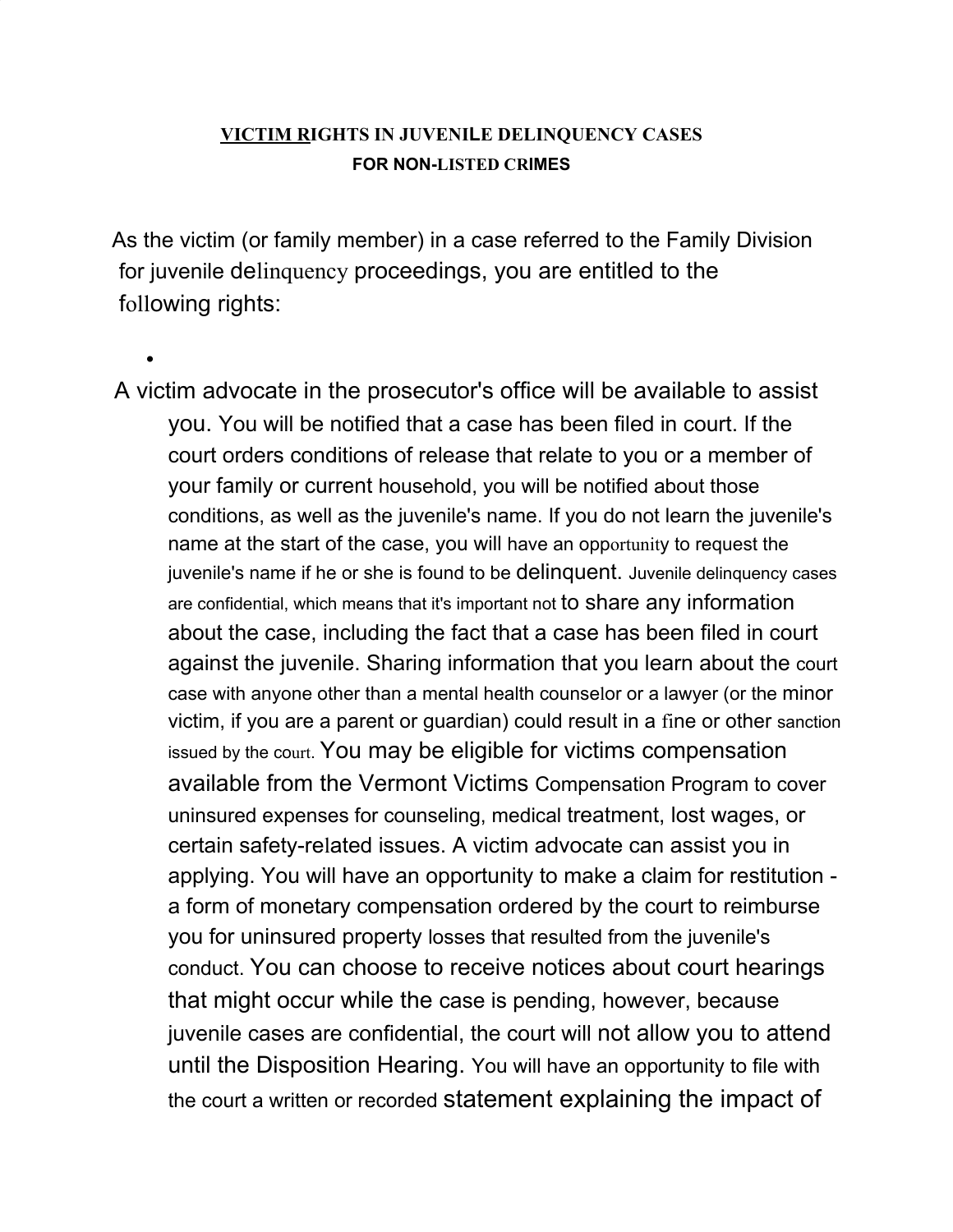the juvenile's conduct and any claim you might have for restitution.

- You may come to the final hearing in the case the "disposition hearing"- to give your statement in person. You can also ask your victim advocate to read your statement for you. The judge is required to consider your statement when deciding the final outcome of the case. The rest of the hearing will be closed to you and the general public unless the judge finds that your attendance is necessary.
- The prosecutor's office will consult with you about the case as it progresses and let you know when the case resolves. The prosecutor's office will also notify you . about any conditions of release or probation that relate to you or a member of your family or current household, as well as any restitution awarded to you.

## **VICTIM RIGHTS IN JUVENILE DELINOUENCY CASES FOR LISTED CRIMES**

As the victim (or family member) in a case referred to the Family Division for juvenile delinquency proceedings, you are entitled to the following rights:

•

A victim advocate in the prosecutor's office will be available to assist you. You will be notified that a case has been filed, along with the name of the *juvenile(s)* involved, and any conditions of release ordered by the court that relate to you or a member of your family or current household. Juvenile delinquency cases are confidential, which means that it's important not to share any information about the case, including the fact that a case has been filed in court against the juvenile. Sharing information that you learn about the court case with anyone other than a mental health counselor or a lawyer (or the minor victim, if you are a parent or guardian) could result in a fine or other sanction issued by the court. You may be eligible for victims compensation